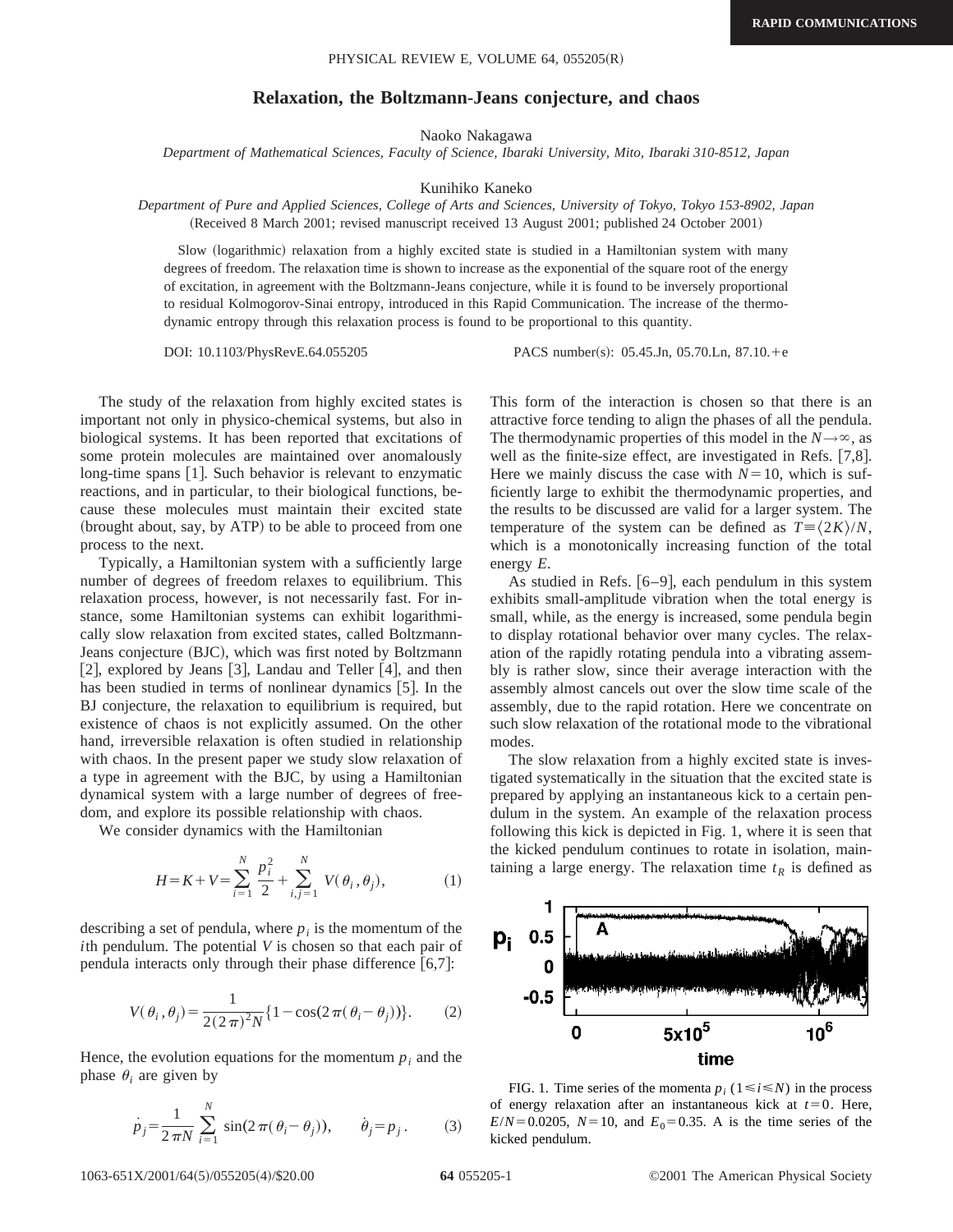

FIG. 2. Ensemble average of the relaxation time  $\langle t_R \rangle$  as a function of the square root of the injected energy  $E_0$ . Here,  $(\triangle) E/N$  $=0.0205$  (*T*=0.019), ( $\bullet$ ) *E*/*N*=0.0118 (*T*=0.008). The dotted line represents  $g(E_0) \equiv \exp(15\sqrt{2E_0})$ . In the inset, in order to see the close up temperature dependence of  $\langle t_R \rangle$ ,  $\langle t_R \rangle$ / $g(E_0)$  is plotted as a function of *T* for four values of  $E_0: E_0 = 0.35 (+)$ , 0.4 ( $\circlearrowright$ ), 0.45 ( $\times$ ), and 0.5 ( $\square$ ). The data are fit by the function 13 exp $(-135T)$  for small *T*.

the interval of time from the kick to the point of which kinetic energy of the kicked pendulum first becomes smaller than *K*/*N*.

The relaxation process depends on the energy  $E_0$  imported by the kick and also on the state of the other  $N-1$ pendula. Hereafter we call this assembly the ''bulk.'' The bulk state is parametrized by the total energy  $E$  (or the temperature  $T$ ) of the system before the kick [10].

The mean relaxation time  $\langle t_R \rangle$  over an ensemble of initial conditions was computed by fixing  $E$  and varying  $E_0$ . As shown in Fig. 2, the relaxation time increases exponentially with the kicked energy  $E_0$  [11] as

$$
\langle t_R \rangle^\infty \exp(\alpha \sqrt{E_0}),\tag{4}
$$

for sufficiently large values of  $E_0$ . Here  $\langle \cdot \rangle$  represents an ensemble average and  $\alpha$  is a constant. When the value of  $E_0$ is fixed,  $\langle t_R \rangle$  decreases as a function of *E*, as is seen in the figure.

The above exponential form of the relaxation agrees with that given by the BJC, which describes the relaxation time for a system consisting of two parts with very different frequencies as an exponential of the ratio of the two frequencies. Assuming the separation of time scales of the kicked pendulum and the bulk pendula, this exponential growth can be obtained through the Fourier analysis of the interaction term, as shown by Landau and Teller  $[4]$  (see also  $[5]$ ).

In this argument, chaotic dynamics are not explicitly included, while chaos is often relevant to the irreversible relaxation to equilibrium. Actually, we have observed the exponential law  $(4)$  in numerical studies clearly, as long as the Hamiltonian dynamics for the given energy *E* uniformly exhibits chaotic behavior without remnants of Kolmogorov-Arnold-Moser (KAM) tori. In this regime,  $\langle t_R \rangle$  decreases with the energy *E*, as shown in the inset of Fig. 2. On the

other hand, in the regime of the small values of *E*, the relaxation process highly depends on the initial condition and it is difficult to define average relaxation time. The hindrance of relaxation is associated with the weakness of chaos, since the relaxation of the rotating pendulum stops when the dynamics of the bulk is trapped to the vicinity of remnants of tori. Now, we study a possible relationship between the relaxation time and the chaotic dynamics of the bulk.

First let us consider the nature of the dynamics in the limit  $E_0 \rightarrow \infty$ . In this case, the kicked pendulum is completely free from the bulk of vibrating pendula, whose collective motion is simply that determined by the Hamiltonian of its  $(N-1)$ pendula. At a finite value of  $E_0$ , the dynamics of the bulk deviate from those in the  $E_0 \rightarrow \infty$  limit, due to the interaction with the kicked pendulum. In order to quantify such deviation, we choose bulk states with energies distributed around a given *E*, and compute the Lyapunov spectrum  $\lambda_i(E_0)$  for various values of  $E_0$ . Note that, in the limit  $E_0 \rightarrow \infty$ ,  $\lambda_{N-2}$  $=0$  corresponding to the free rotation of the kicked pendulum, while  $\lambda_{N-1} = \lambda_N = 0$  always holds due to the conservation of the total momentum and energy.

Since the kinetic energy  $K_r$  of the kicked pendulum fluctuates and relaxes,  $\lambda_i(E_0)$  is computed in the case that  $K_r$ satisfies  $|E_0-K_r| < \delta$ , with a small constant  $\delta$ . Since the relaxation of  $K_r$  is very slow, this condition is satisfied over a time sufficiently long to compute the local exponents. In order to insure the convergence of the Lyapunov exponents, we take an ensemble average of such local exponents  $[12]$ . (The existence of such time scale for the convergence is guaranteed by the slow relaxation, and indeed is confirmed numerically.)

The values of the computed Lyapunov exponents increase as  $E_0$  decreases. The increased part of the Lyapunov exponents from those at  $E_0 \rightarrow \infty$  limit characterizes the amplification of the chaotic instability due to the interaction between the kicked pendulum and the bulk. With this in mind, we define the residual Lyapunov spectra by

$$
\Delta \lambda_i(E_0) \equiv \lambda_i(E_0) - \lim_{E_0 \to \infty} \lambda_i(E_0). \tag{5}
$$

From detailed numerical experiments, we find that the two scaling relationships;

$$
\lambda_{N-2}(E_0) = \Delta \lambda_{N-2}(E_0) \propto \exp(-\beta_1 \sqrt{E_0}),\tag{6}
$$

$$
\Delta h(E_0) = \sum_{i=1}^{N-3} \Delta \lambda_i \propto \exp(-\beta_2 \sqrt{E_0})
$$
 (7)

hold for sufficiently large values of  $E_0$ . Here  $\beta_1$  is smaller than  $\beta_2$ , as shown in Fig. 3(a).

Since  $\lambda_{N-2}=0$  in the limit  $E_0\rightarrow\infty$ , the scaling of  $\lambda_{N-2}$ represents the decrease in the degree of chaos of the kicked pendulum. The sum of the remaining positive Lyapunov exponents, then, is expected to correspond to the Kolmogorov-Sinai (KS) entropy of the bulk, and the increase in the degree of chaos of the bulk due to the interaction with the kicked pendulum is given by  $\Delta h$ . (Note that the increase of Lyapunov exponents is not due to the increase of the average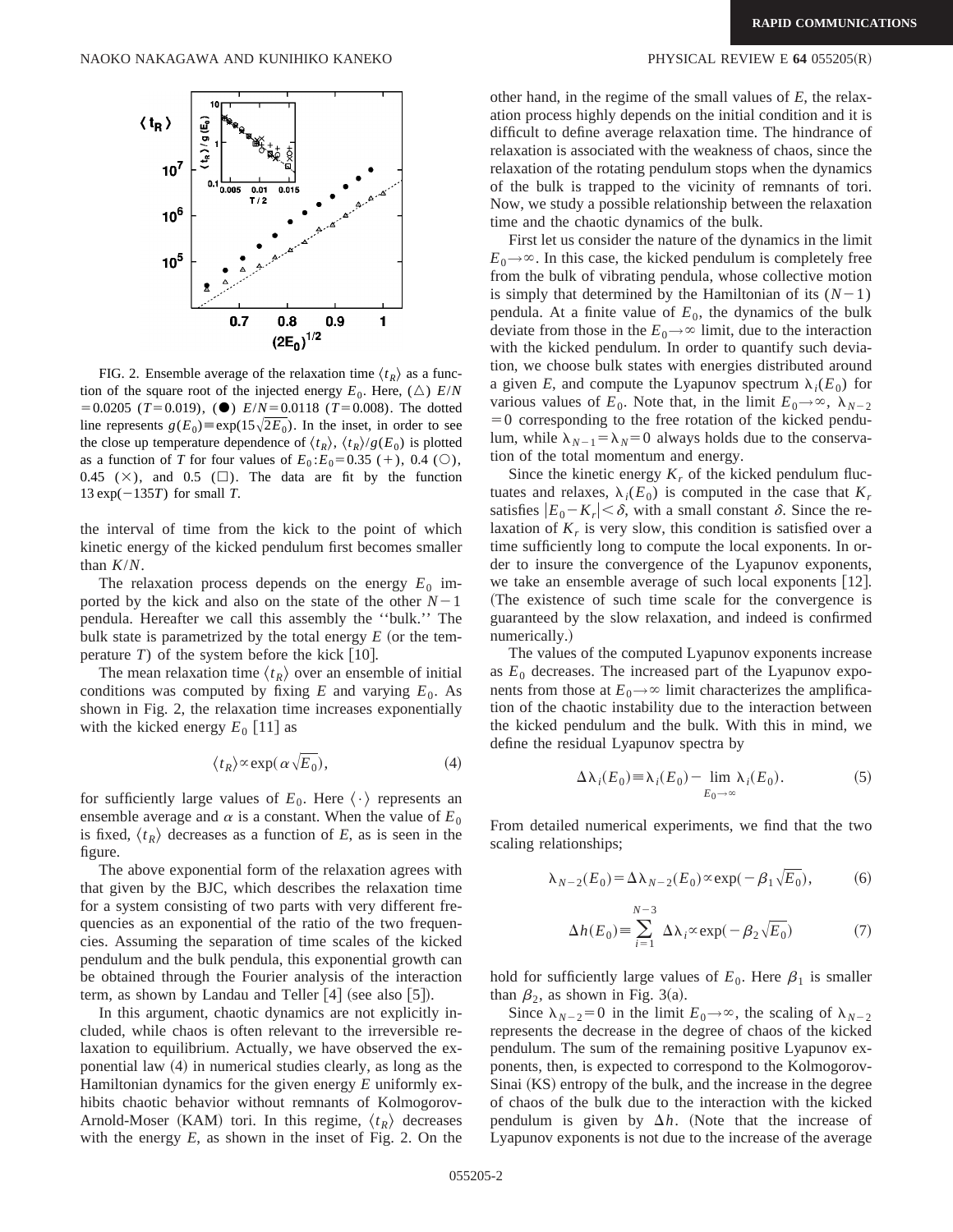

FIG. 3. (a) Dependence of  $\lambda_{N-2}$  (O) and  $\Delta h$  ( $\square$ ) on  $E_0$  for  $E/N = 0.0205$  (*T*=0.019). The data are fit by the lines  $\Delta\lambda_{N-2}$  $\propto$ exp(4.1 $\sqrt{2E_0}$ ) and  $\Delta h \propto$ exp(15 $\sqrt{2E_0}$ ). (b)  $\langle t_R \rangle$  as a function of  $\Delta h$  for  $E/N = 0.0205$  (*T* = 0.019). To calculate the Lyapunov Spectrum  $\lambda_i(E_0)$ , we adopt the criterion  $|E_0 - K_r| < \delta$ , with  $\delta$ = 0.00375. The calculated  $\lambda_i(E_0)$  is found to converge for small  $\delta$ .

velocity in the bulk. Indeed, we have numerically confirmed that the temperature of the bulk for finite  $E_0$  is not shifted from that in the limit  $E_0 \rightarrow \infty$ .)

Since  $\Delta h$  is associated with the dynamics of the bulk and how it is affected by the energy absorbed from the kicked pendulum, we expect that it is related to the relaxation time  $\langle t_R \rangle$  [13]. Indeed  $\alpha$  in Eq. (4) and  $\beta_2$  in Eq. (7) appears to be equal from our numerical results. The relationship between  $\langle t_R \rangle$  and  $\Delta h$  is plotted in Fig. 3(b), which supports the relationship

$$
\Delta h \propto \langle t_R \rangle^{-1}.
$$
 (8)

Thus, we find that the degree of chaos is closely related to the relaxation time scale.

The relationship between the relaxation and the residual KS entropy  $\Delta h$  can be roughly explained as follows: In a Hamiltonian system, for every orbit, there exists a timereversed orbit, obtained by changing the sign of all  $p_i$ . However, because of the interaction with the kicked element, to obtain the time-reversed orbit of the bulk, a slight modification of each pendulum, in addition to the simple reversed of each of their momenta,  $p_i \rightarrow -p_i$ , is needed. Since the KS entropy *h* is a measure of the time rate of loss of the information concerning the initial conditions as an orbit evolves, the measure of orbits that can be considered the reversed orbit of some given orbit over a time *t* decreases with  $\exp(-ht)$ . Therefore, the time scale for the irreversible relaxation is proportional to the inverse of the KS entropy difference between the original and the reversed orbits. Hence, the



FIG. 4.  $\langle \delta K_r \rangle / \delta \tau$  for  $\delta \tau = 0.01$  (O) and 0.001 ( $\square$ ). The data suggest that  $\delta K_r/\delta \tau$  is independent of  $\delta \tau$  and  $K_r$ , while independence from temperature *T* is also numerically confirmed.

relationship Eq.  $(8)$  between the time scale for the relaxation and the residual KS entropy is reasonable.

Next, we study dynamics on the long-time scale of the order of  $\langle t_R \rangle$ . To compare the relaxation from various kicked energies  $E_0$ , it is convenient to use the scaled time  $\tau$  $\langle t_R \rangle$ , where  $\langle t_R \rangle$  is a function of  $E_0$ . We note that the time scale of relaxation decreases as the energy of the kicked pendulum,  $K_r$ , decreases. Then the above definition of  $\tau$ implies  $\tau = t/t_R(\tilde{K}_r)$  along the relaxation, where  $\tilde{K}_r$  is the coarse-grained energy of the kicked pendulum over a longtime scale and  $t_R \propto \exp(\alpha \sqrt{\tilde{K}_r})$ .

Now, we derive an equation describing the relaxation of  $\overline{K}_r$  on the time scale of  $\tau$ . We have computed the difference  $\delta K_r$  over the time steps  $\delta \tau$  for many samples of orbits starting from a given  $K_r$ . As shown in Fig. 4, the data are satisfactorily fit by  $\langle \delta K_r \rangle/\delta \tau = -C$ , with a constant *C*  $(0.035)$  for various values of  $K_r$  and *E*. Then the coarsegrained equation for the relaxation is obtained as  $dK_r/d\tau$  $=$   $-C$ . Noting that the interaction energy between the bulk and the kicked pendulum is tiny and recalling the conservation of energy, we get  $dE/d\tau = C$ . Thus, with regard to the relaxation process, the difference in the details of the dynamical properties of the system under different conditions are eliminated by considering the scaled time  $\tau$ , while the dynamics and properties of the bulk seem to be strongly dependent on the value of *E*. From the above equation, for the original time variable  $t$ ,  $K_r$  decays in the logarithmic time scale.

Now it is possible to consider the entropy increase of the bulk occurring during the relaxation. Since we have assumed that the slow change of the bulk part can be described by the slow change of thermodynamic quantities, the increase of the entropy of the bulk is estimated as

$$
\frac{dS}{d\tau} = \frac{dS}{dE} \frac{dE}{d\tau} = \frac{C}{T},\tag{9}
$$

where *T* is the temperature of the bulk. This relation is obtained by noting that the process here is sufficiently slow to define these thermodynamic quantities on a coarse-grained time scale.

Since  $\tau = t/t_R \propto \Delta ht$ , by Eq. (8), the relation

$$
\frac{dS}{dt} \propto \Delta h \tag{10}
$$